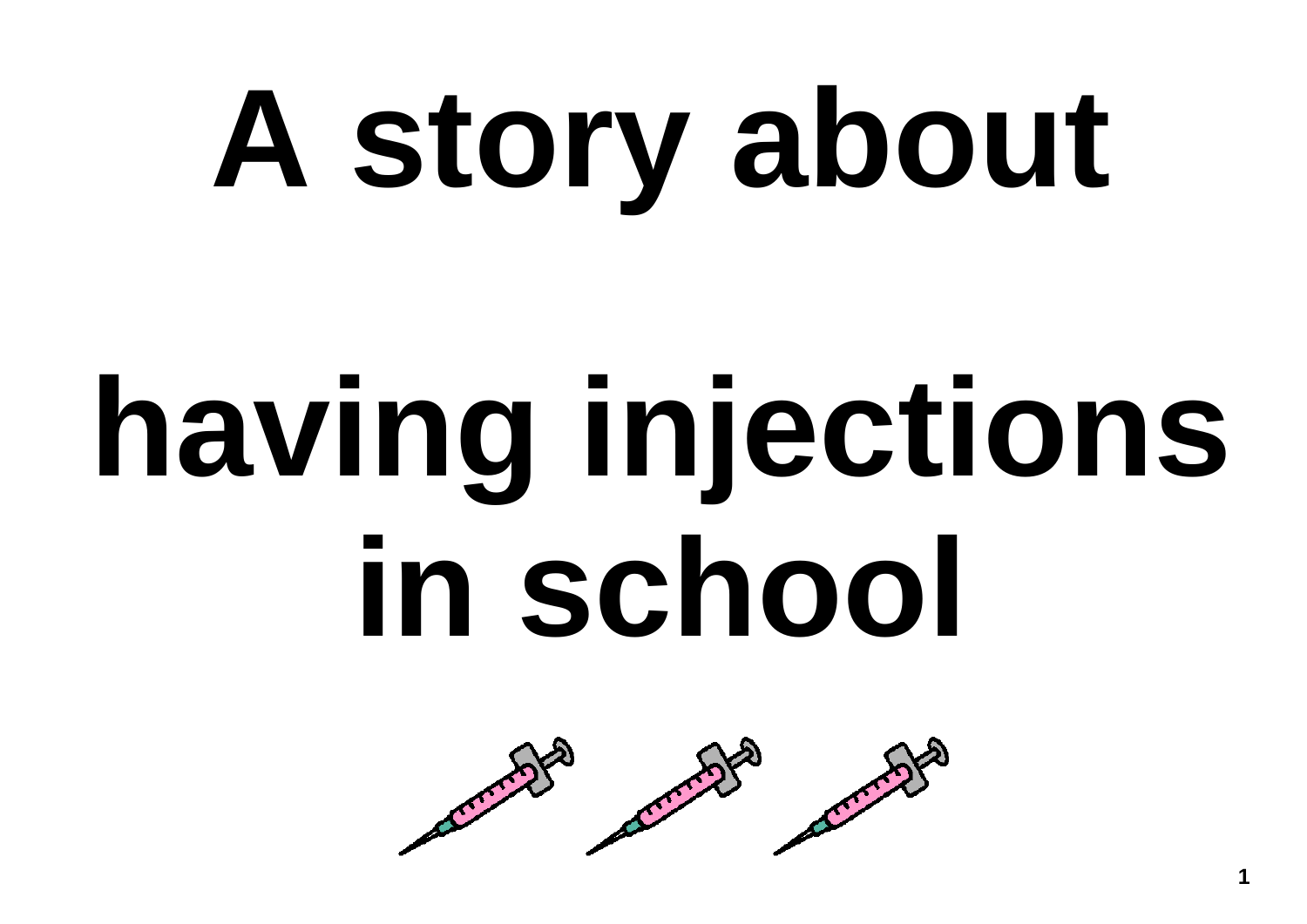

## **Sometimes we need to have injections.**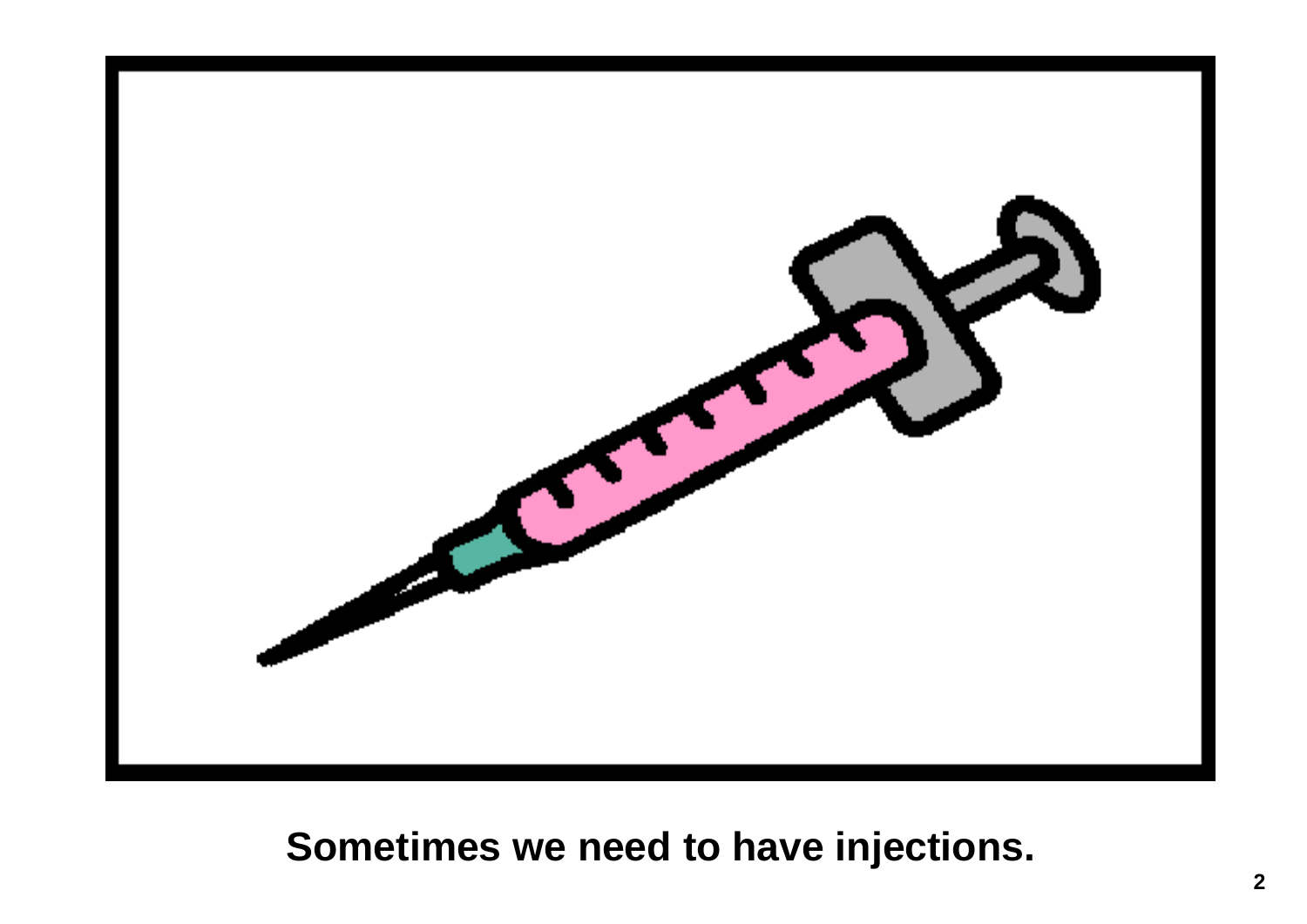

**Injections can help to stop us getting really poorly.**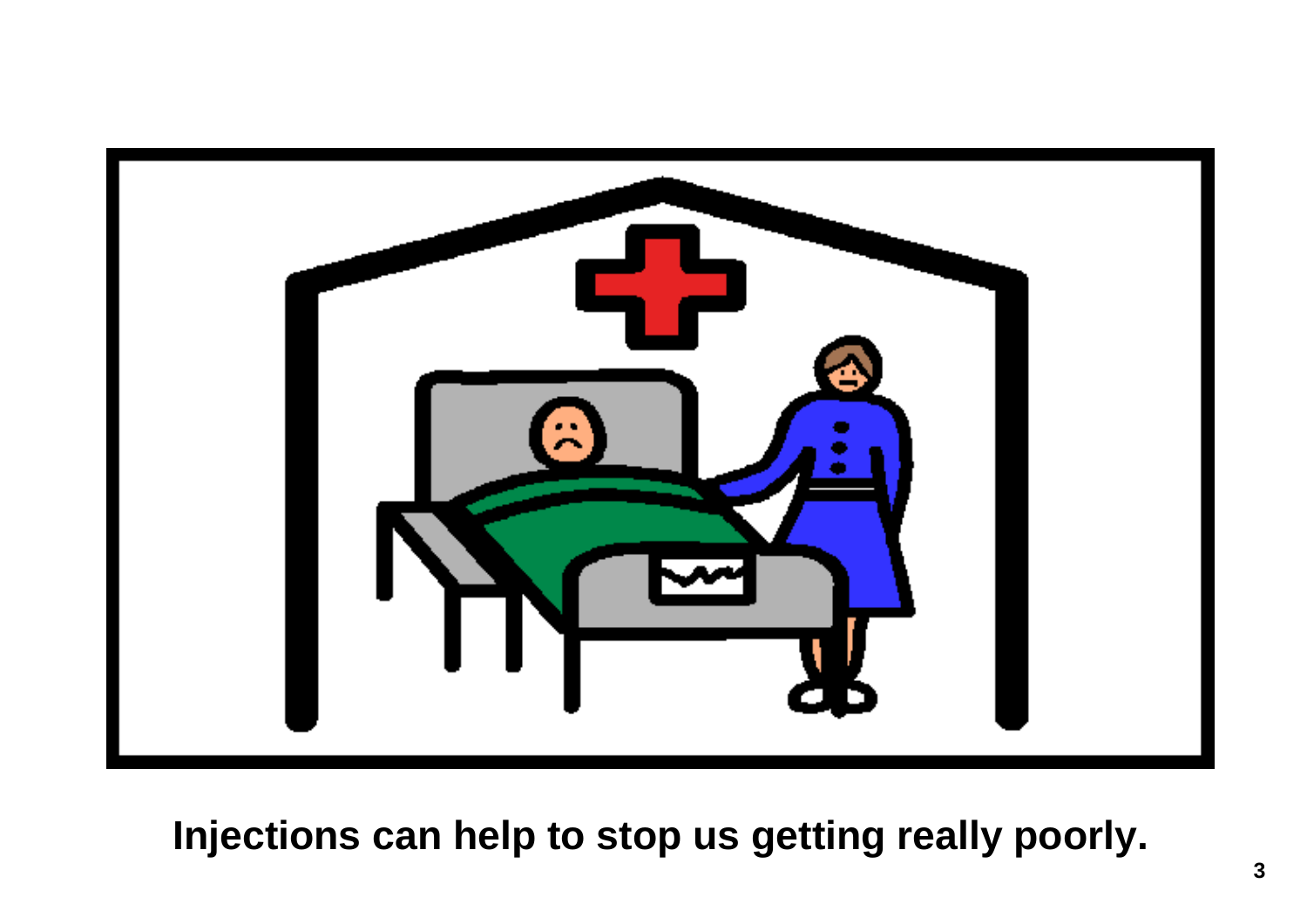

**We can have some injections in school. Nurses do these. They know how to do it. Injections are quick and take just a few seconds to do.**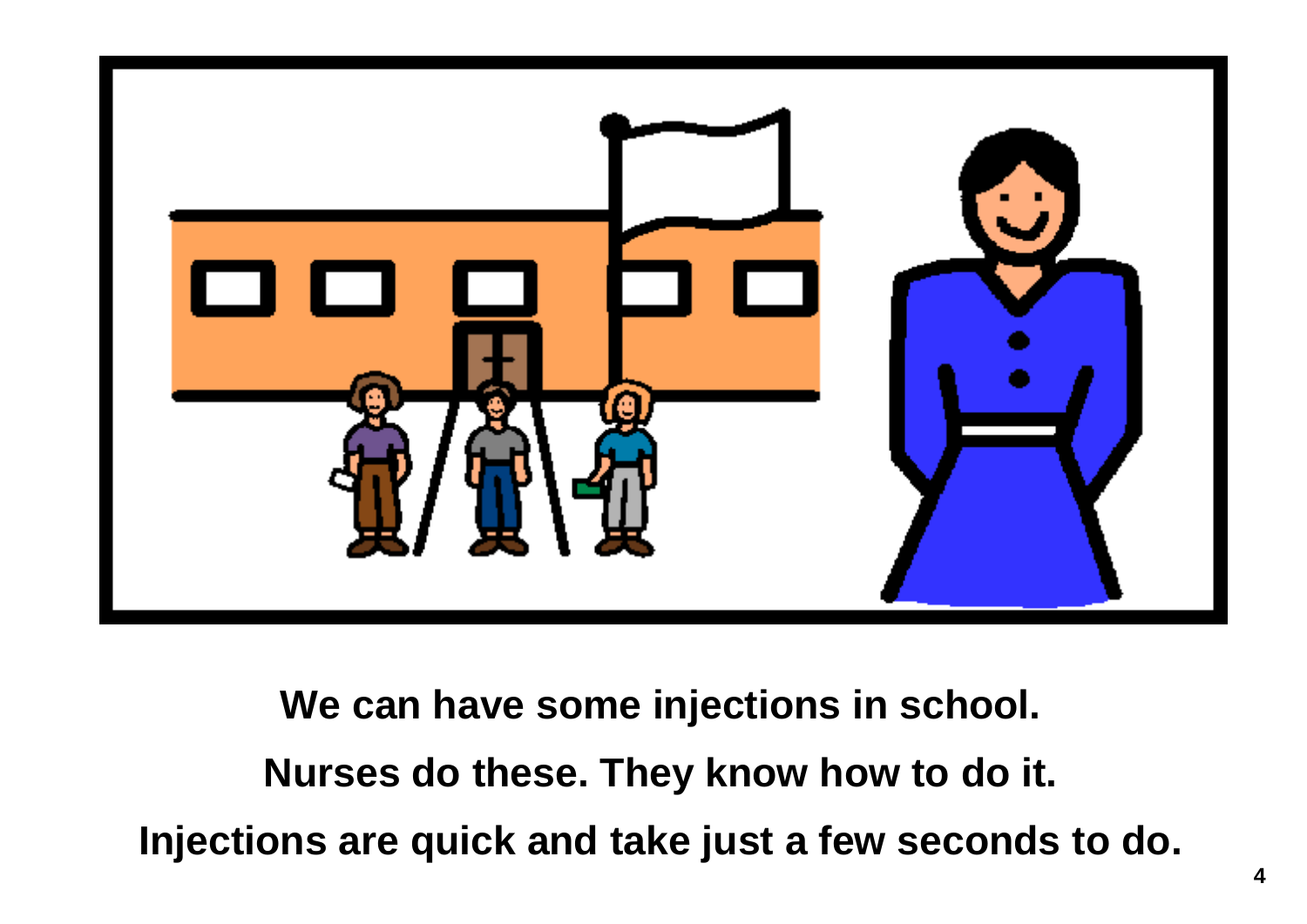

#### **When it is time for my injection**

**I will be taken to the room by an adult.**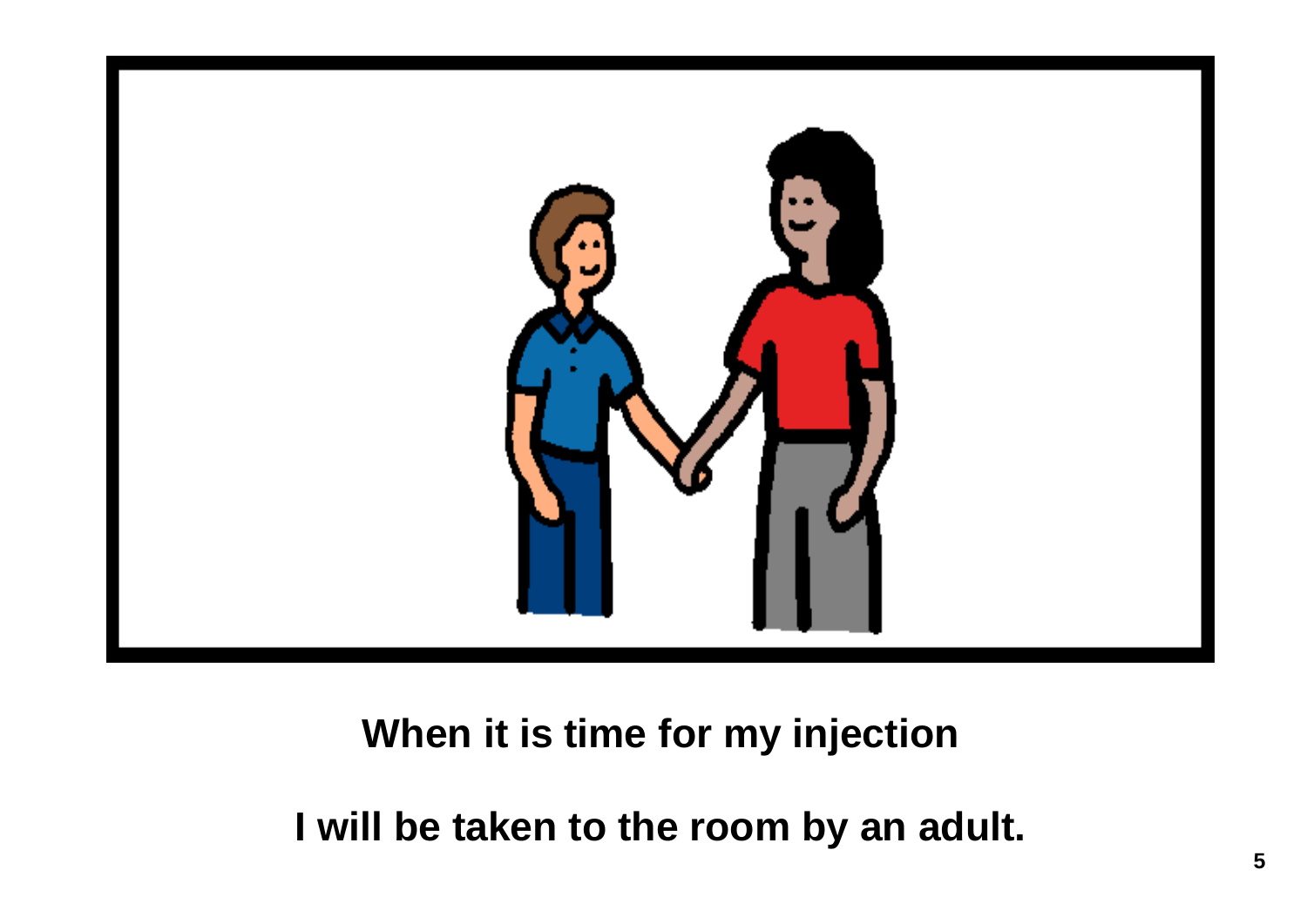

**The injection goes in the top part of my arm. My sleeve will be rolled up so the Nurse can see.**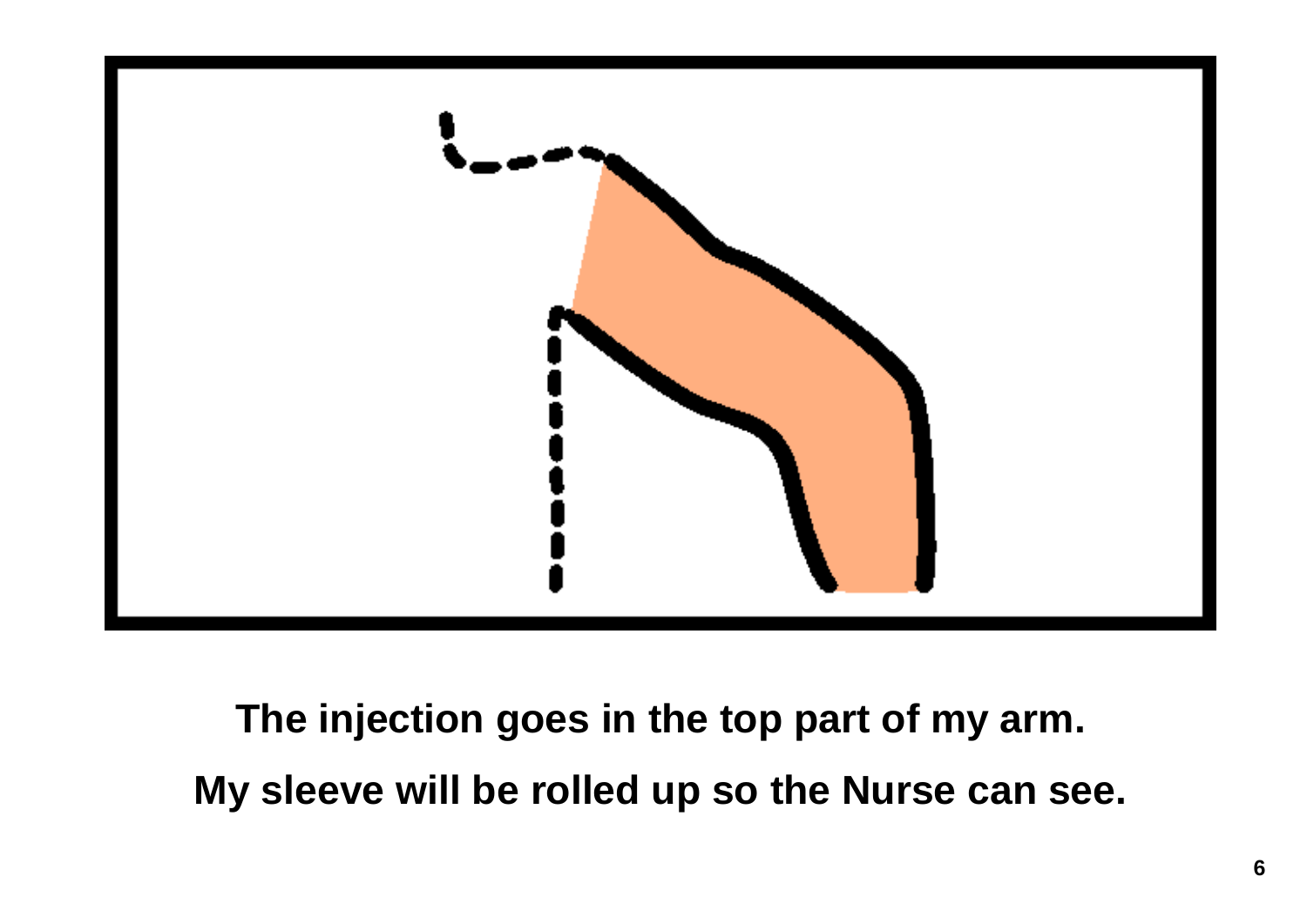

**The Nurse will give me my injection. I will try to look away.**  I will try not to look at the needle.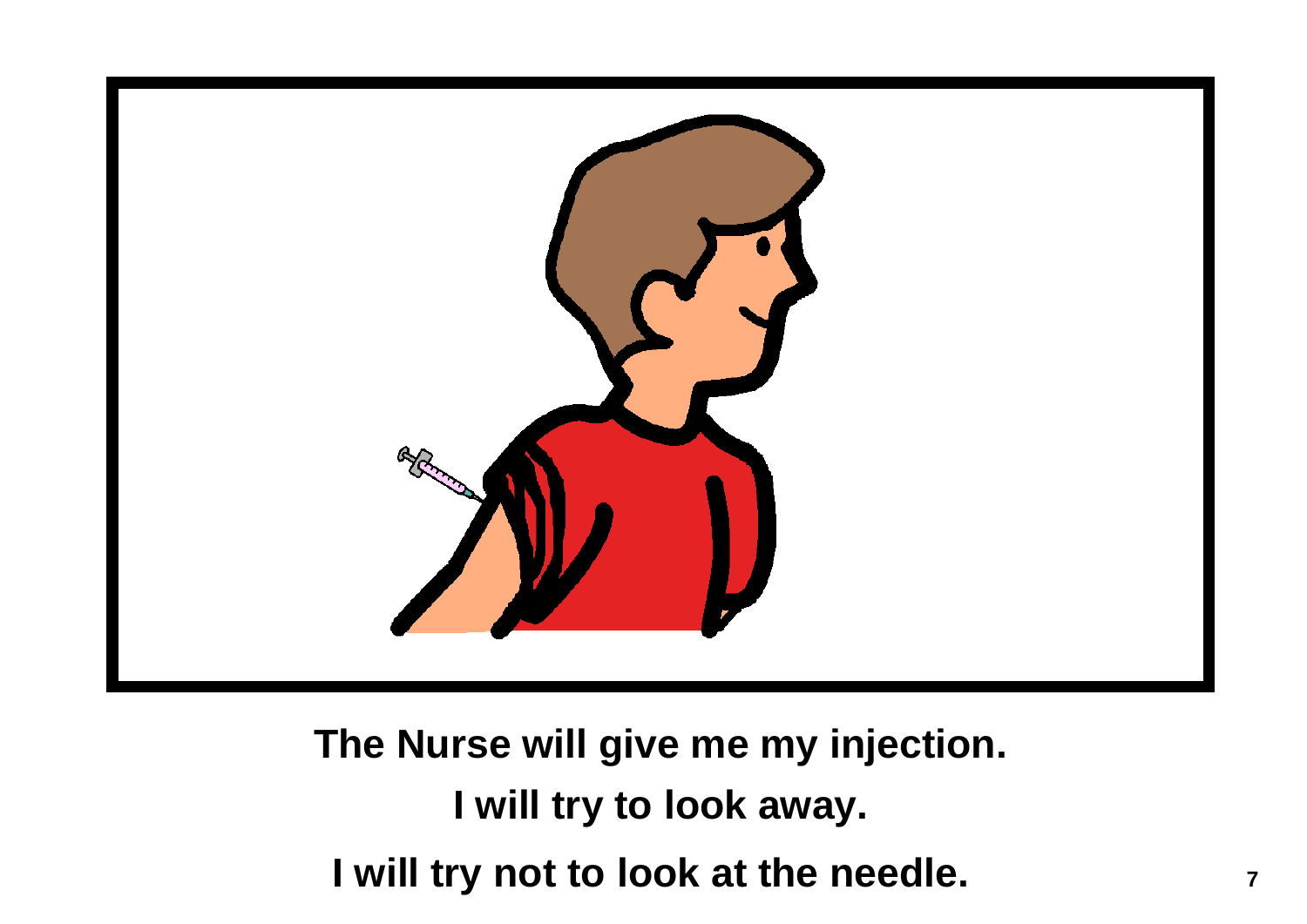

**The injection might pinch.** 

**If I sit still, the injection won't pinch as much. I will try to sit still. The Nurse will be pleased if I sit still.**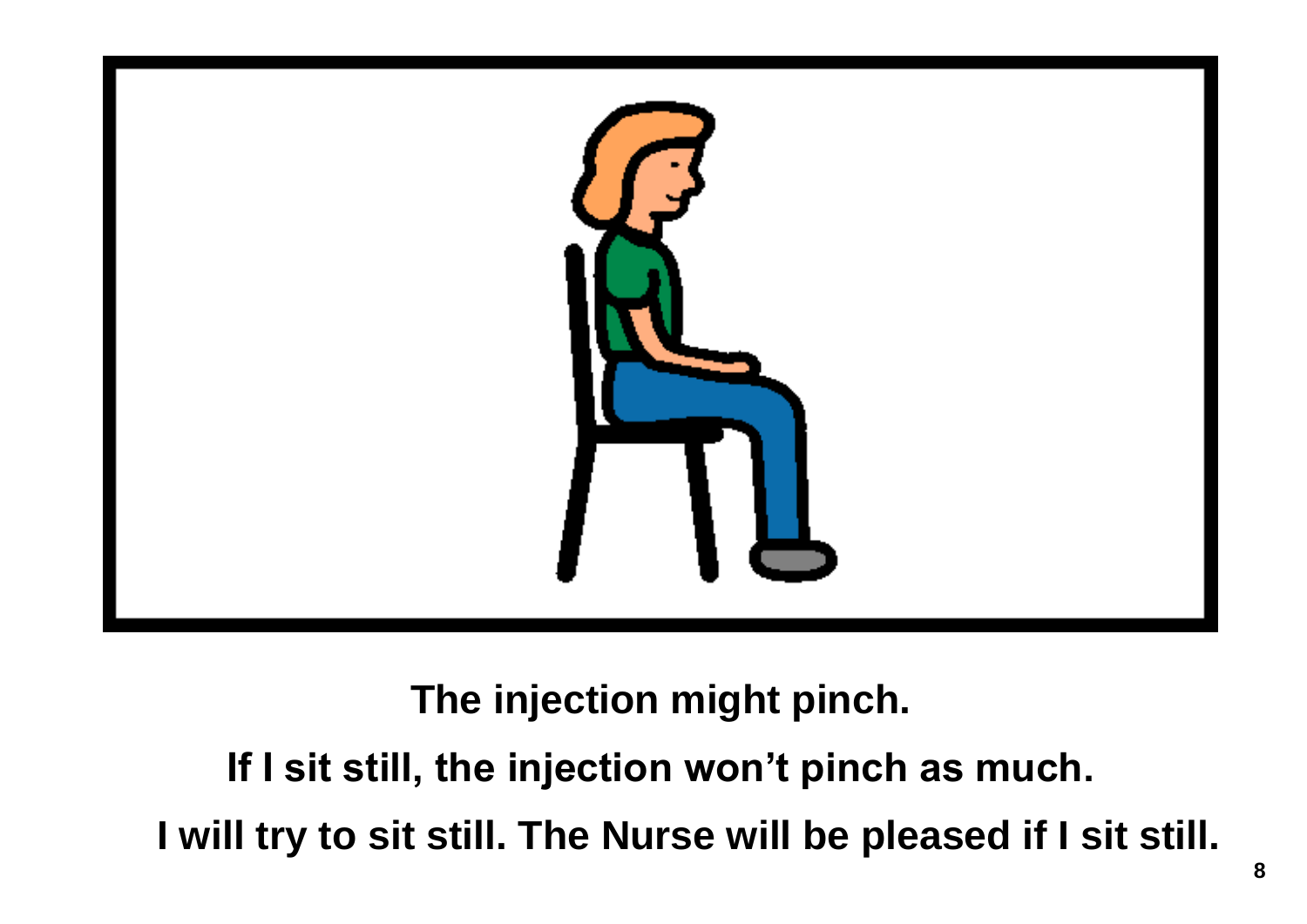

**The Nurse will hold a cotton wool ball on my arm.** 

**I can do this myself if I want.** 

**I will try to give the cotton wool to the helper when she asks.**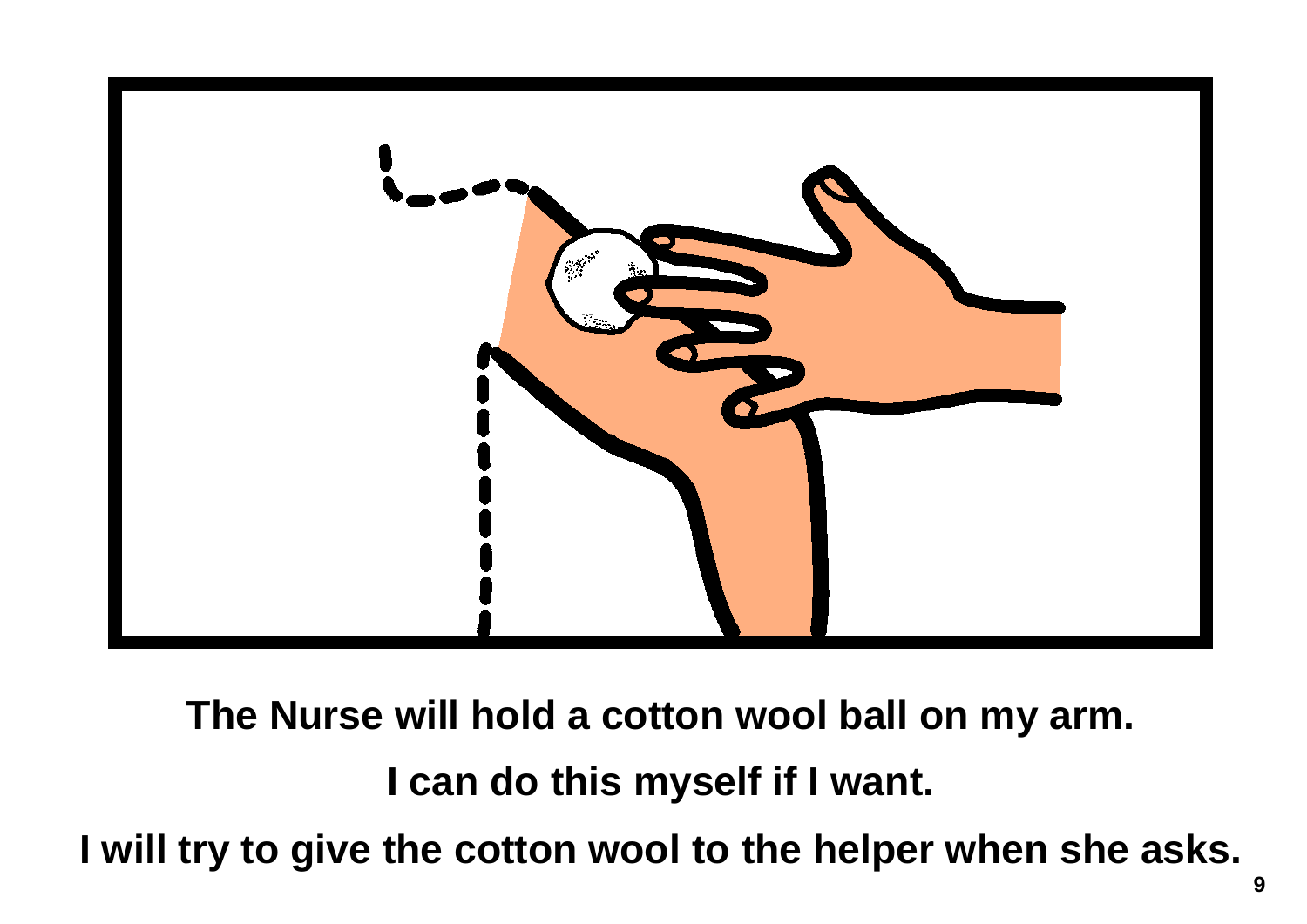

### **The Nurse will need to do some writing.**

**When she is finished, I can go back to class.**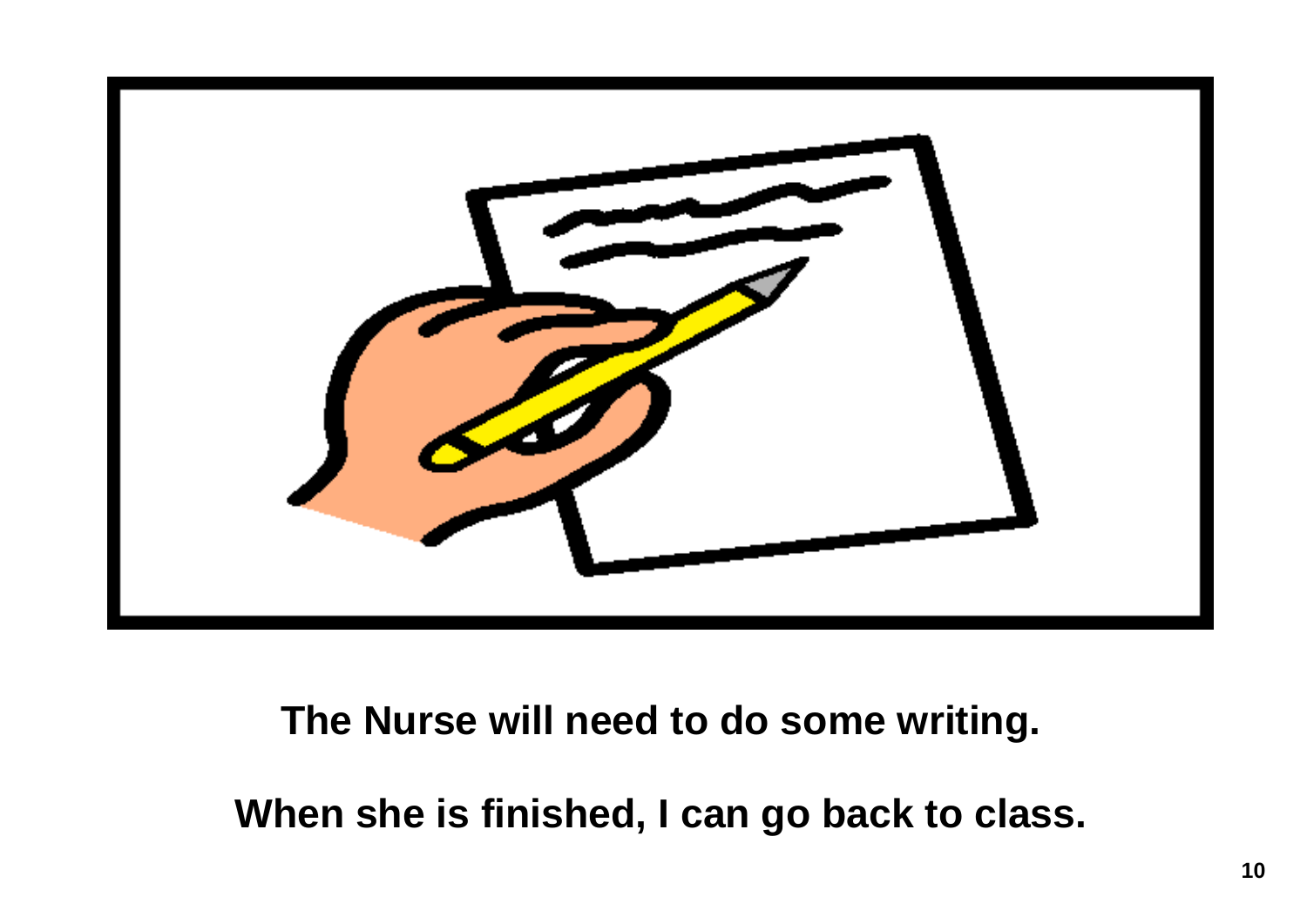

**Some people feel strange after an injection. Their arm may ache or they may get a rash. If I feel like this I must tell a grown-up straight away.** 11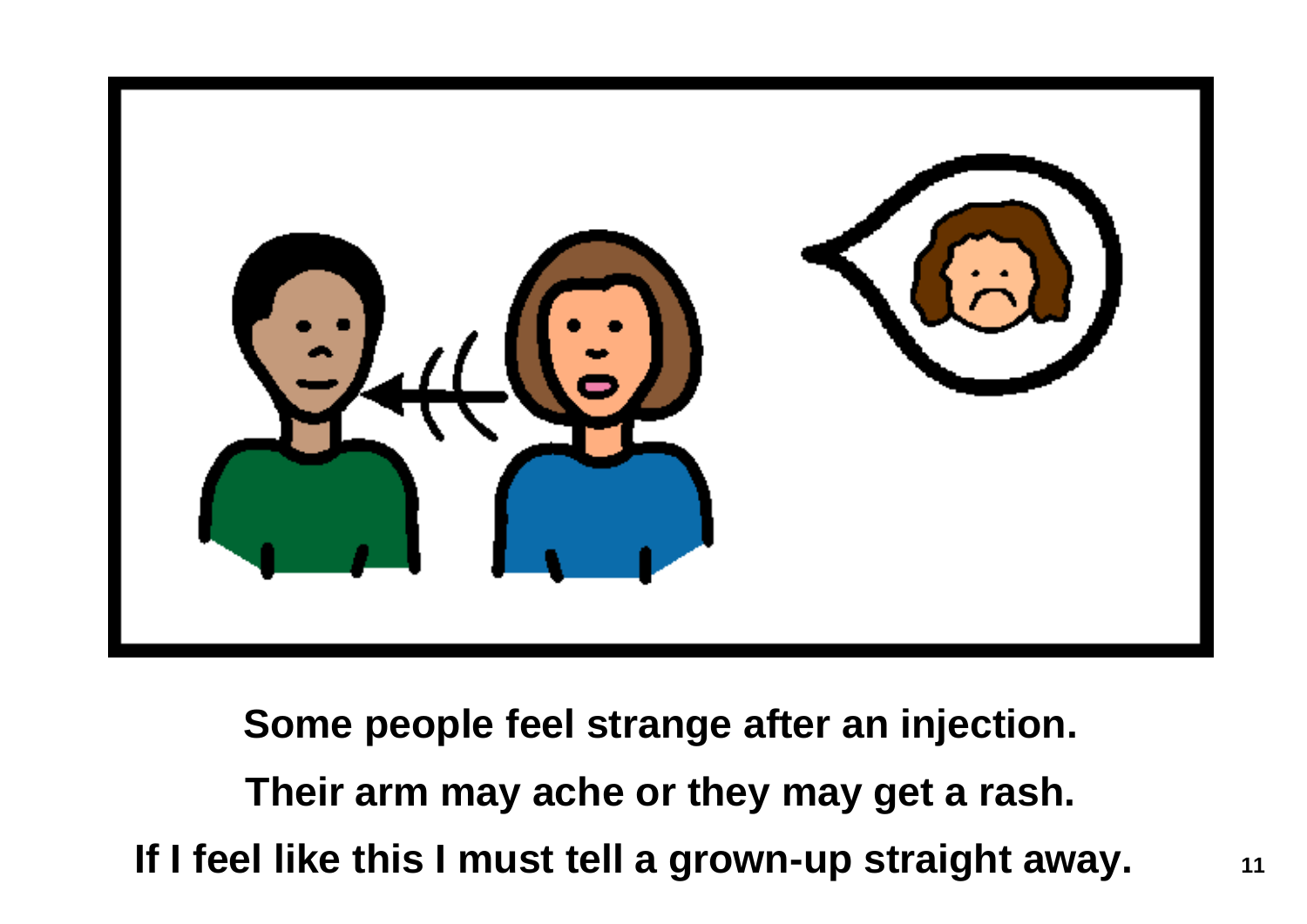

**Having injections is very clever. I will be given a sticker for being good. My mum will see the sticker and know I've had my injection. My mum will be pleased that I've had my injection.**